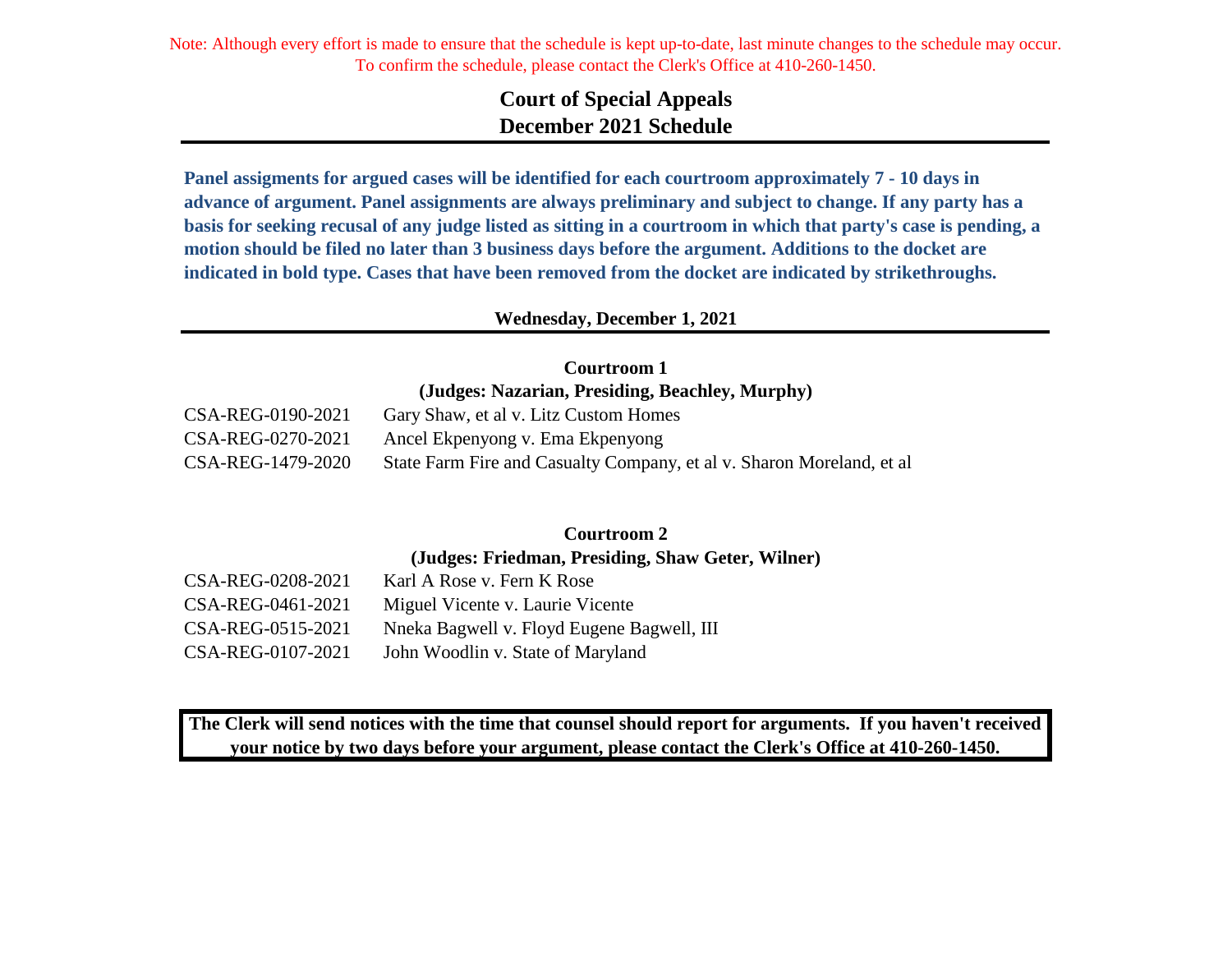## **Thursday, December 2, 2021**

## **(Judges: Fader, Presiding, Wells, Adkins) Courtroom 1**

| CSA-REG-0011-2021 | Robert Michael Bridges v. State of Maryland                    |
|-------------------|----------------------------------------------------------------|
| CSA-REG-0138-2021 | Renison Blackman v. Jasmine Davis                              |
| CSA-REG-0790-2021 | Renison Blackman v. Jasmine Davis                              |
| CSA-REG-0860-2021 | Md. Multi-Housing Assoc. Inc., et al v. Mayor and City Council |
| CSA-REG-1497-2020 | Matthew Shubert v. Kathleen Shubert                            |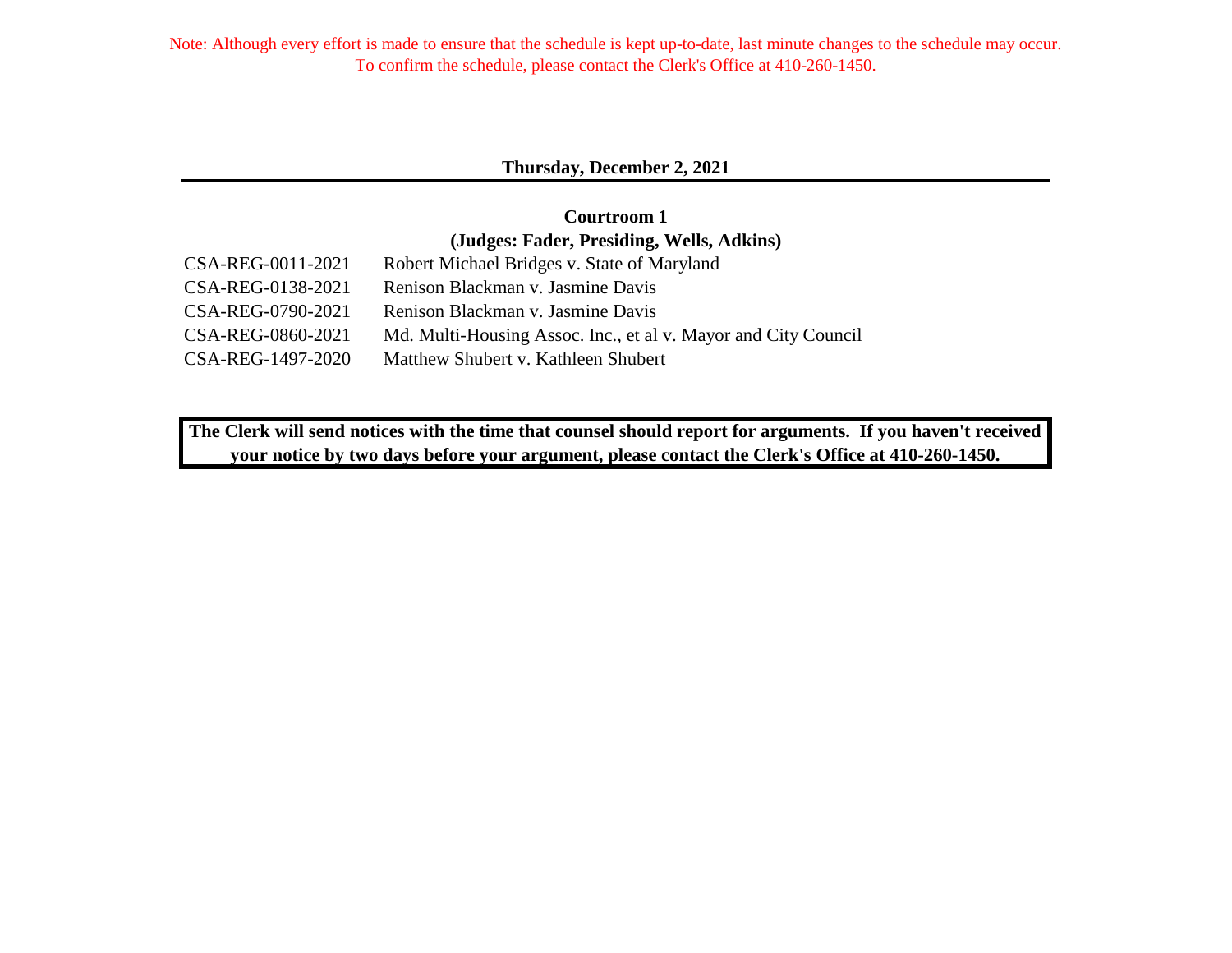## **Friday, December 3, 2021**

## **Courtroom 1 (Judges: Leahy, Presiding, Zic, Sharer)**

| CSA-REG-0157-2021 | Cherington Condominium v. Heather Kenney                |
|-------------------|---------------------------------------------------------|
| CSA-REG-1222-2020 | H&H Rock, LLC, et al v. Morris & Ritchie Associates Inc |
| CSA-REG-1392-2020 | Steven J. Grebow v. Client Protection Fund              |
| CSA-REG-0588-2020 | Richard John Tallant v. State of Maryland               |
| CSA-REG-1253-2020 | Richard John Tallant v. State of Maryland               |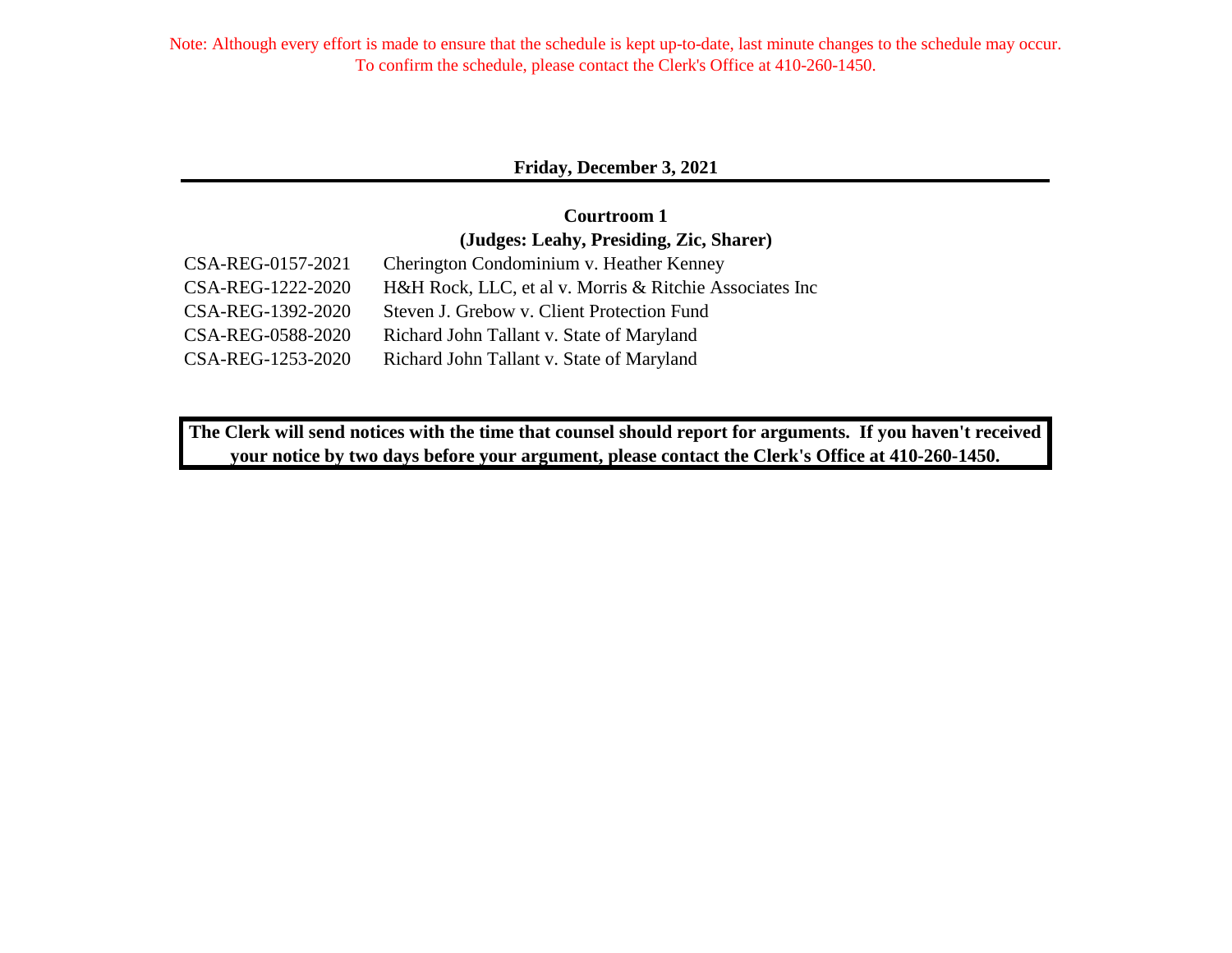## **Monday, December 6, 2021**

## **Courtroom 1 (Judges: Graeff, Presiding, Berger, Raker)**

| CSA-REG-0167-2021 | Nicholas Bush v. State of Maryland                    |
|-------------------|-------------------------------------------------------|
| CSA-REG-1270-2020 | Nicholas Bush v. State of Maryland                    |
| CSA-REG-0188-2021 | Ibrahim Sheikh, et al v. M. Ali Farooq                |
| CSA-REG-0376-2021 | Sheree C Fuqua v. New Life Evangelical Baptist Church |
| CSA-REG-0564-2021 | Masharne Nixon, Jr. v. Amanda Nixon                   |
| CSA-REG-0724-2021 | $ln Re: K. B$                                         |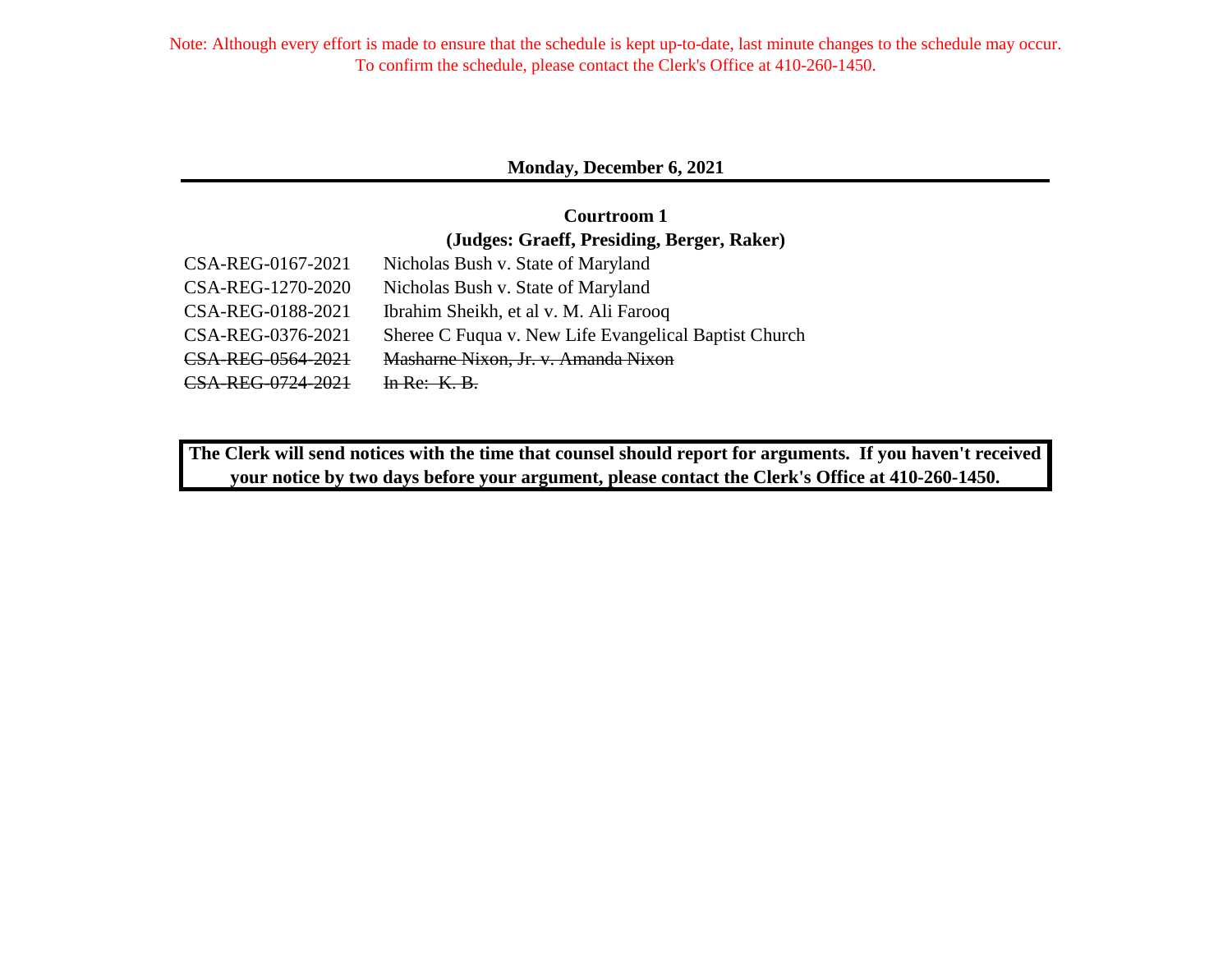## **Wednesday, December 8, 2021**

## **Courtroom 1 (Judges: Reed, Presiding, Ripken, Battaglia)**

| CSA-REG-0030-2021 | Matthew Petty v. Baltimore City Fire and Police Employee's Retirement System |
|-------------------|------------------------------------------------------------------------------|
| CSA-REG-0287-2021 | Christian Healthcare Ministries, Inc v. Maryland Insurance Commissioner      |
| CSA-REG-0350-2021 | Phyllis M Jones v. Carrie Ward, et al                                        |
| CSA-REG-1071-2020 | Phyllis M. Jones v. Carrie Ward, et al.                                      |
| CSA-REG-1190-2020 | Gholam Motamedi v. Mina Adnani                                               |
| CSA-REG-0303-2021 | Antonio Hunter v. State of Maryland                                          |
| CSA-REG-0304-2021 | Antonio Hunter v. State of Maryland                                          |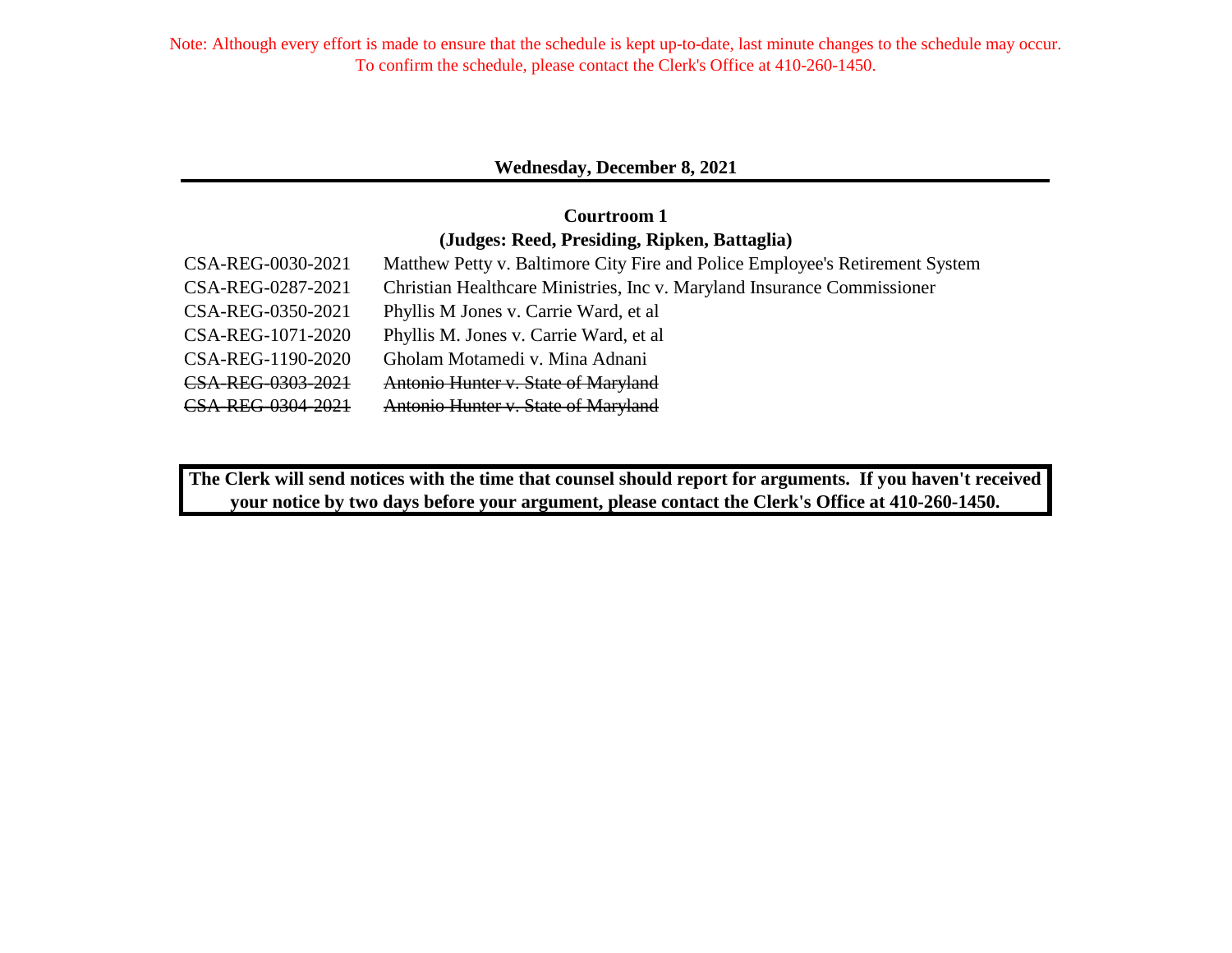## **Thursday, December 9, 2021**

## CSA-REG-0012-2021 Takami Oka, et al v. Catherine Schulz, et al **Courtroom 1 (Judges: Kehoe, Presiding, Arthur, Kenney)**

| $C_{\text{D1}}$ -NLO-0012-2021 | Takann Oka, et al V. Catherine Benuiz, et al                 |
|--------------------------------|--------------------------------------------------------------|
| CSA-REG-0013-2021              | Mark Edmund Christian, II v. State of Maryland               |
| CSA-REG-0039-2021              | In Re: $K$ . D.                                              |
| CSA-REG-0365-2021              | In Re: K.D.                                                  |
| CSA-REG-1295-2020              | Maryland State Board of Physicians v. Kayvon Modjarrad, M.D. |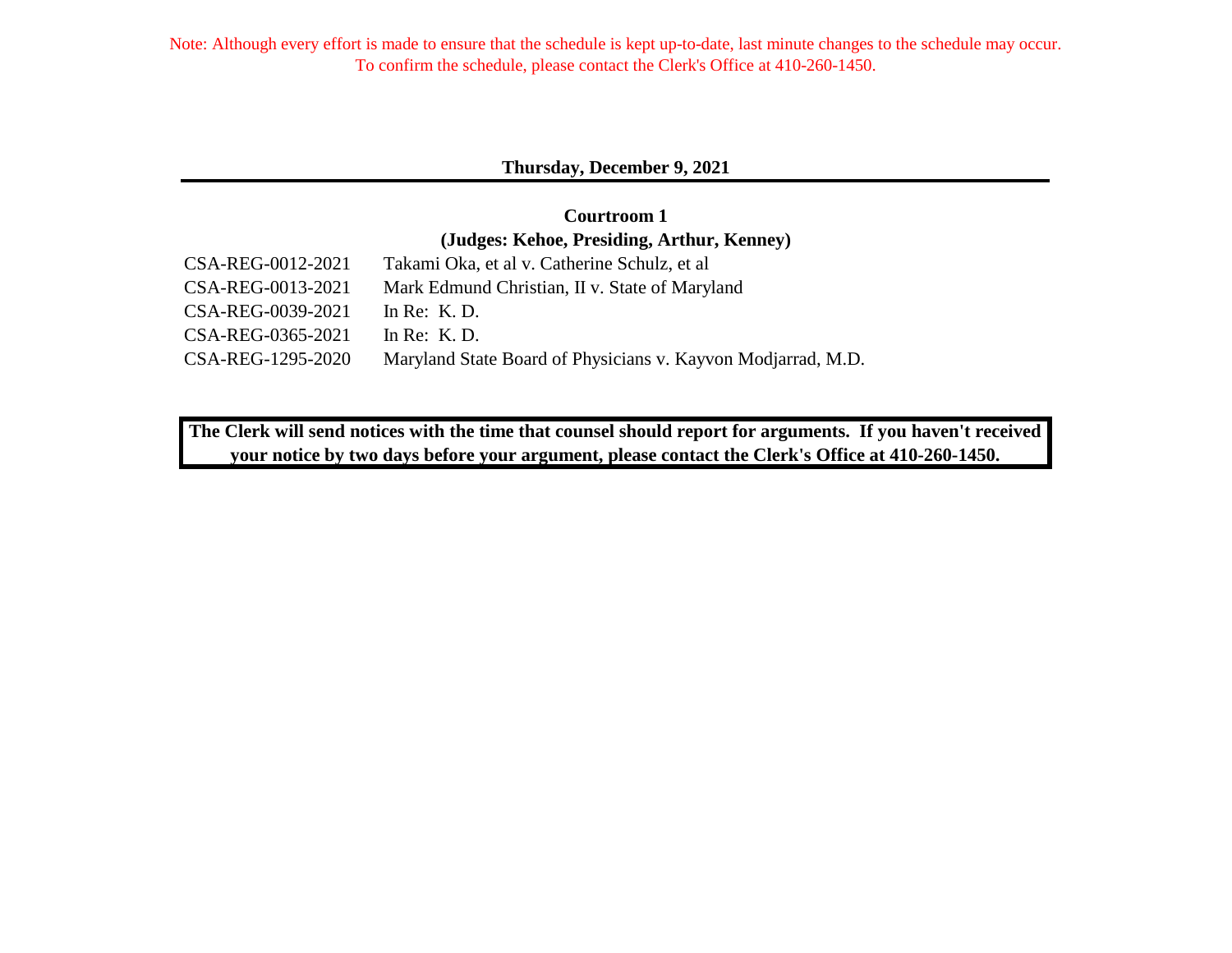#### **Friday, December 10, 2021**

CSA-REG-0311-2021 Deborah H. Vogelstein v. Alto Dale, LLC, et al CSA-REG-0334-2021 Michael Levengood v. Saskia Inwood CSA-REG-0578-2021 Emmanuel D Bot v. Megan McFarland **Courtroom 1 (Judges: Beachley, Presiding, Shaw Geter, Wells)**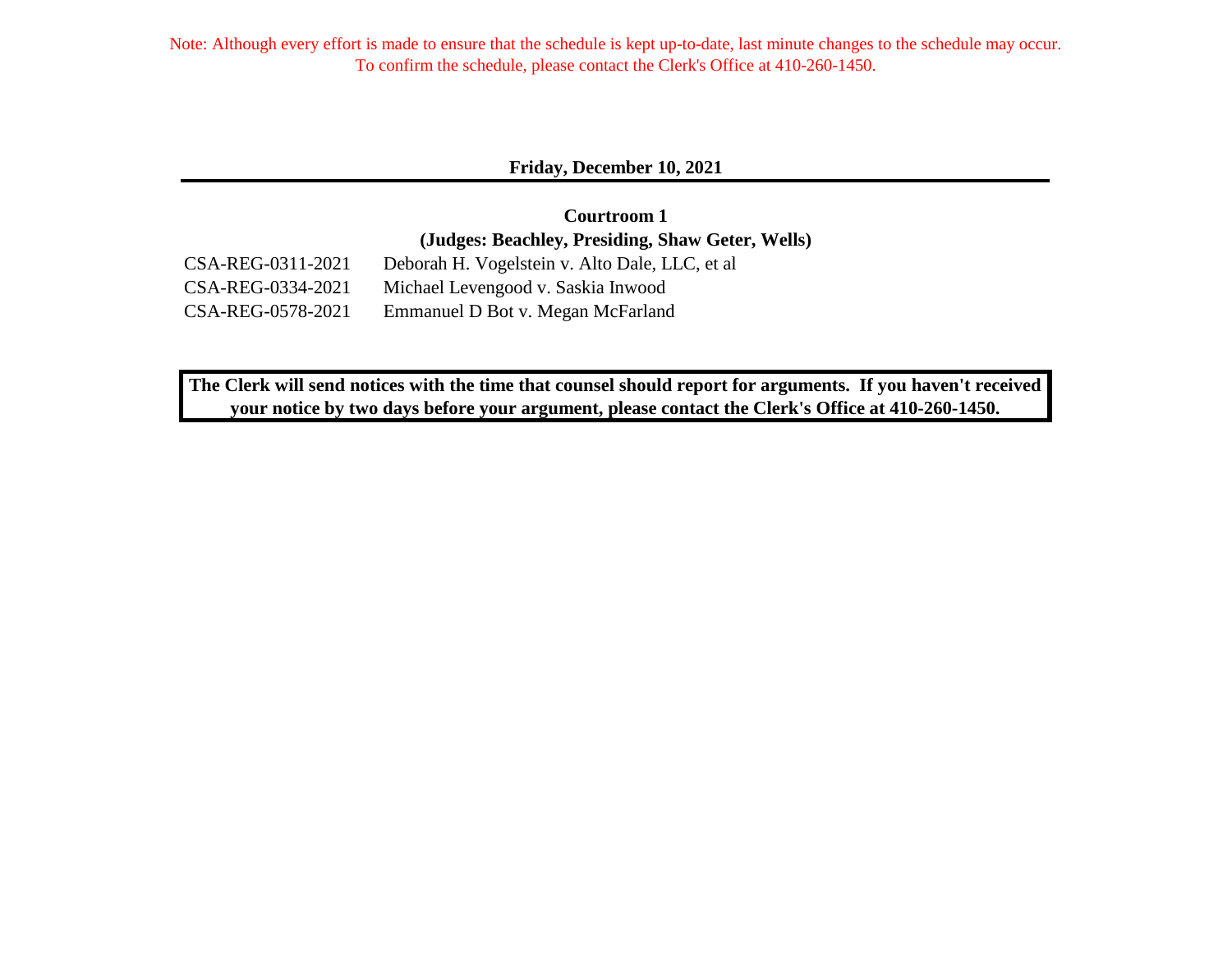## **The following cases are submitted on the briefs**

| CSA-REG-0172-2021 | Ernest Elsberry, et al v. Stanley Martin Companies, LLC                                |
|-------------------|----------------------------------------------------------------------------------------|
| CSA-REG-0690-2020 | Dennis Edmonds v. State of Maryland                                                    |
| CSA-REG-1139-2020 | In Re: $D. B.$                                                                         |
| CSA-REG-1282-2020 | Derek Hoey v. State of Maryland                                                        |
| CSA-REG-2274-2019 | Keith Hayes v. State of Maryland                                                       |
| CSA-REG-0091-2021 | Thomas William Hart v. Prince George's County Police Department                        |
| CSA-REG-0145-2021 | Al Dwayne Singleton v. State of Maryland                                               |
| CSA-REG-0711-2021 | Alonzo L Jackson v. Natasha N Stepney                                                  |
| CSA-REG-0870-2020 | Calvin Lockner v. State of Maryland                                                    |
| CSA-REG-0906-2020 | Vincent Ethan Bunner v. State of Maryland                                              |
| CSA-REG-0046-2021 | Howard Major v. United Services Automobile Association                                 |
| CSA-REG-0141-2021 | Chevera D Brown, et al v. Wilmington Savings Fund Society, FSB, D/B/A Christiana Tru   |
| CSA-REG-0939-2020 | Clint A McLean, et al v. Keith Yacko, et al                                            |
| CSA-REG-1451-2020 | Anthony Boward v. State of Maryland                                                    |
| CSA-REG-0112-2021 | Davon Wilkins v. State of Maryland                                                     |
| CSA-REG-0419-2021 | Janet Austen v. Franklin Herman                                                        |
| CSA-REG-1339-2020 | Lisa Bundy v. Shean Poole                                                              |
| CSA-REG-1340-2020 | Lisa Bundy v. Shean Poole                                                              |
| CSA-REG-0131-2021 | The Council of Unit Owners of The Millrace Condominium, et al v. City Planning Comm    |
| CSA-REG-0218-2021 | Laray J Benton v. Prince George's County Dept. of Permitting Inspections & Enforcement |
| CSA-REG-0224-2021 | In Re: Estate of Betty D. Alperstein                                                   |
| CSA-REG-0236-2021 | Dominion Mechanical Contractors, Inc., et al v. E.C. Ernst, Inc.                       |
| CSA-REG-1491-2020 | In Re: Adoption/Guardianship of T. C.                                                  |
| CSA-REG-0170-2021 | Kassondra Topper v. John C Thomas                                                      |
| CSA-REG-0227-2021 | Core Investments, LLC, et al v. Walnut Street Finance of Maryland LLC                  |
| CSA-REG-1154-2020 | East Over Car Wash Inc., et al v. Hermen Nicolas Portill Carbajal, et al               |
| CSA-REG-1364-2020 | Thomas Morrison v. Alice B. Morrison                                                   |
| CSA-REG-0021-2021 | Edward Leroy Smith v. State of Maryland                                                |
| CSA-REG-0103-2021 | Laron Jeffery Collick v. State of Maryland                                             |
| CSA-REG-0233-2021 | Marquell C. Williams v. State of Maryland                                              |
| CSA-REG-0337-2021 | Jewel Lee Blackmon v. Edward S Cohn, et al                                             |